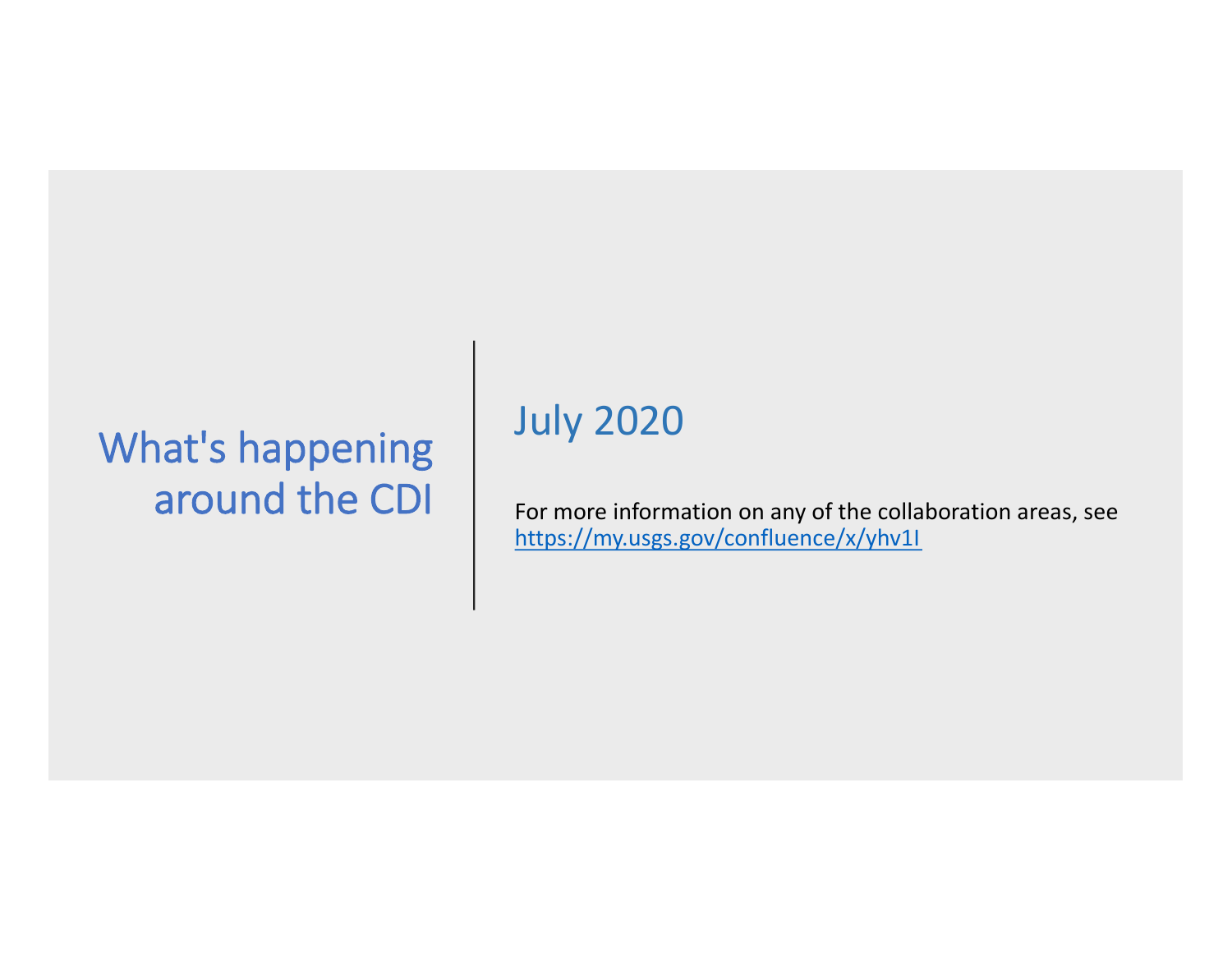July 2020 – **Data Management Working Group**

Group Contacts: Viv Hutchison - vhutchison@usgs.gov

Madison Langseth mlangseth@usgs.gov

## **Next event: Monday, July 13, 2020**

Collections Management Instructional Memo and Center-Level Collection Management Plans

- Lindsay Powers and Brian Buczowski

### **Past event: Monday, June 8, 2020**

Data Curation Network Activities and Primers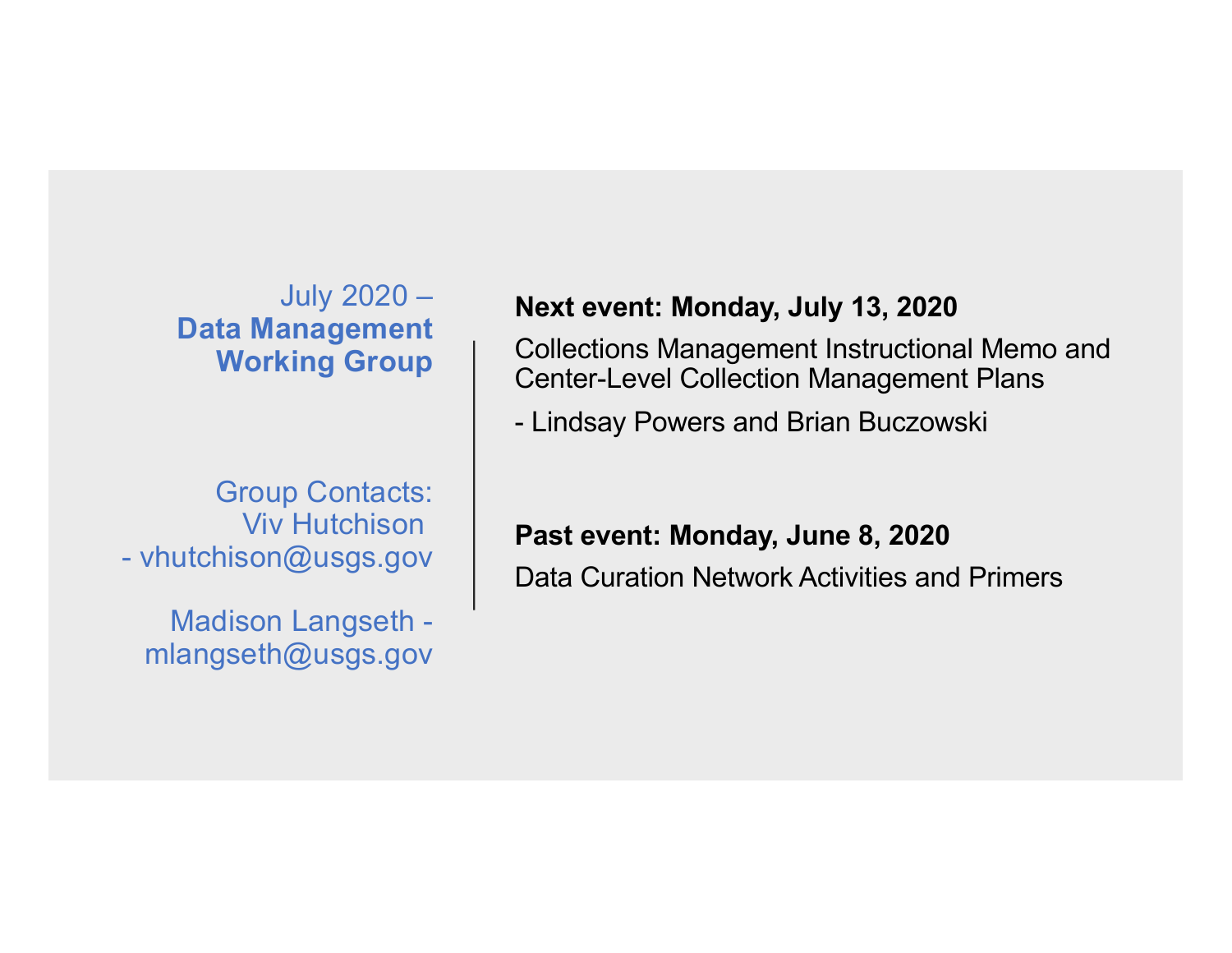## July 2020 – **Metadata Reviewers Community of Practice**

Group Contacts: Fran Lightsom flightsom@usgs.gov

Next event:

Monday, Aug. 3 (unless we take a holiday!)

Past event:

## **Reviewing Metadata for Code and Software Releases**

A discussion with Eric Martinez

Monday, July 6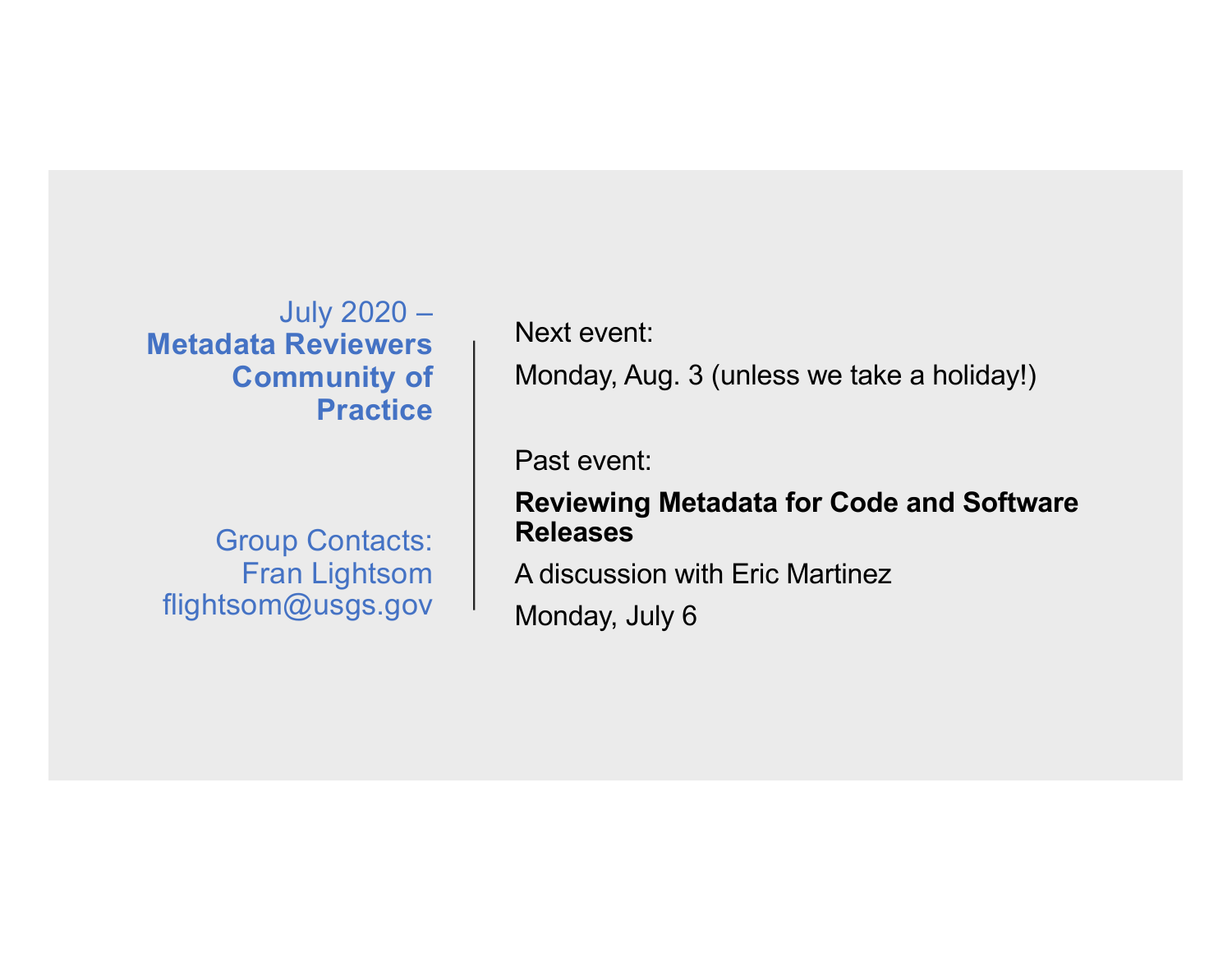# July 2020 – **Semantic Web Working Group**

Group Contacts: Fran Lightsom flightsom@usgs.gov

Next event:

**Discussion of a paper**, "The Semantic Zoo: Smart Data Hubs, Knowledge Graphs, and Data Catalogs[" \(link](https://www.forbes.com/sites/cognitiveworld/2019/01/18/the-semantic-zoo-smart-data-hubs-knowledge-bases-and-data-catalogs/))

Thursday, July 9, noon Denver time

Special event:

**ESIP Ontology Tutorial** on July 13.

[Registratio](http://wiki.esipfed.org/index.php/ESIP_2020_Summer_Meeting_Ontology_Tutorial)n deadline is July 9!

No charge to attend.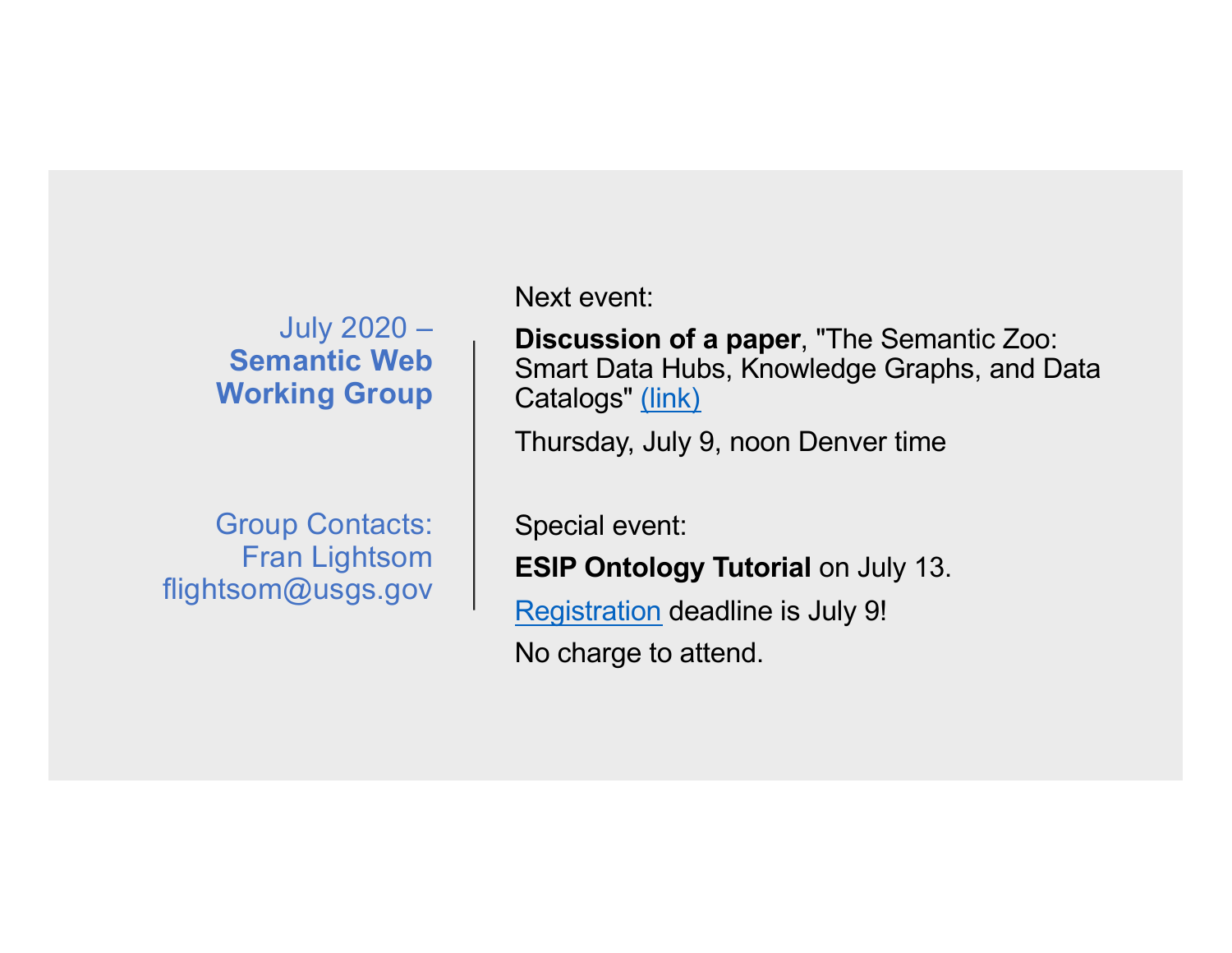## July 2020 – **Usability**

## Group Contacts: Sophie Hou chungyihou@contractor.usgs.gov

# **Next Event: July 15 – Resource Review**

- Discussion Topic: Designing usability/user experience (UX) for mobile devices
- Next Town Hall Meeting: August 19
	- Main Presentation Topic: Human-Centered Approach and Usability Jaime Albrecht from Impact360
- Ongoing activity:
	- Have usability questions? Post them at: [https://my.usgs.gov/confluence/x/yZCpJ](https://my.usgs.gov/confluence/x/yZCpJg)g
	- Interested in being a usability tester? Sign up at: [https://my.usgs.gov/confluence/x/ZMmpJ](https://my.usgs.gov/confluence/x/ZMmpJg)g
	- Want to stay in touch? Join Listserv via: [https://listserv.usgs.gov/mailman/listinfo/cdi-usabili](https://listserv.usgs.gov/mailman/listinfo/cdi-usability)ty

#### Past Event: May 20 – Resource Review

• Discussion Topic: How usability and interface influence user experience, including credibility and use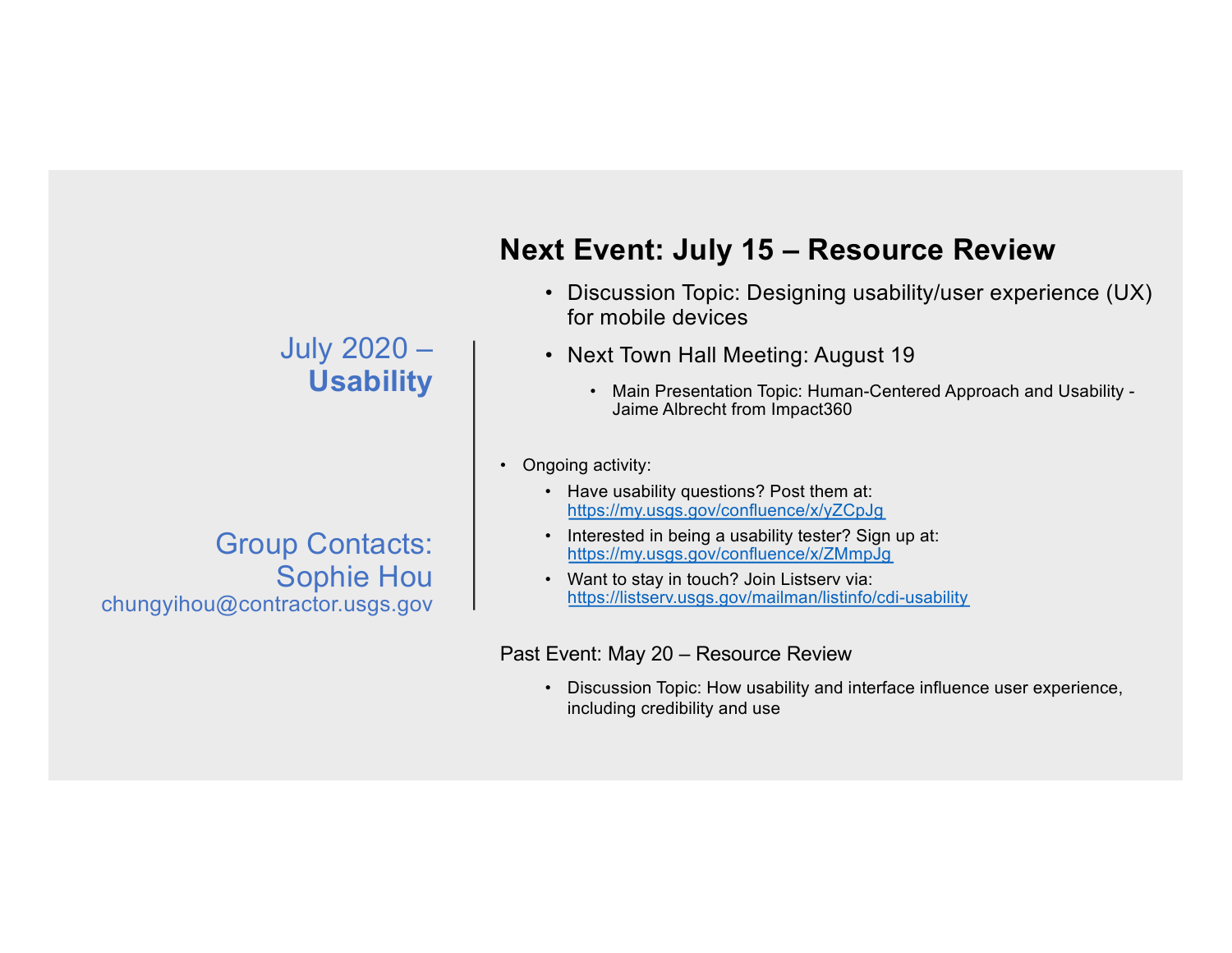## July 2020 – **Data Visualization**

Group Contacts: Alicia Rhoades (Primary) [arhoades@usgs.go](http://usgs.gov)v

> Amy Puls Colleen Nell Dionne Zoanni Ellen Bechtel Sophie Hou

# **Completed the kick-off webinar: July 2nd**

- Sign up with our listserv to receive the recording and updates: [https://listserv.usgs.gov/mailman/listinfo/cdi-datavi](https://listserv.usgs.gov/mailman/listinfo/cdi-dataviz)z
- Provide feedback to us via our survey: [https://www.surveymonkey.com/r/36WX7P](https://www.surveymonkey.com/r/36WX7P8)8
- Get in touch to help us plan the next meet up: [https://my.usgs.gov/confluence/display/cdi/Data+Visualizati](https://my.usgs.gov/confluence/display/cdi/Data+Visualization+Collaboration+Area)o n+Collaboration+Area

Next activity:

Share survey results.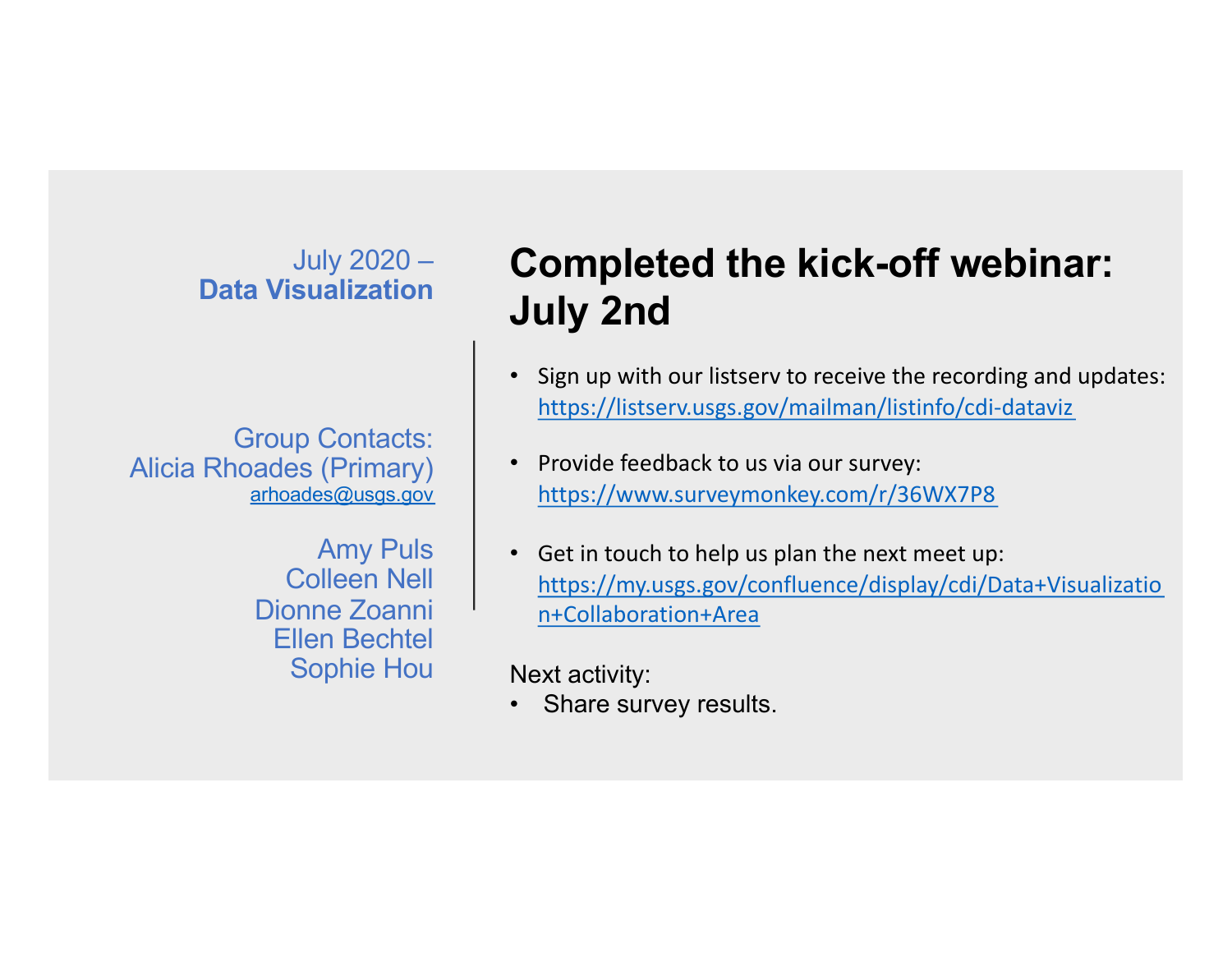## July 2020 – **Tech Stack / ESIP IT&I**

Group Contacts: Dave Blodgett dblodgett@usgs.gov

#### **Next event: ESIP Summer Meeting!!!**

[https://2020esipsummermeeting.sched.com](https://2020esipsummermeeting.sched.com/)/

#### **Past event:**

11 June 2020: "ESIP infrastructure and response to support the community during the pandemic" -- Erin Robinso[n \(more info on the wik](http://wiki.esipfed.org/index.php/Interoperability_and_Technology/Tech_Dive_Webinar_Series)i)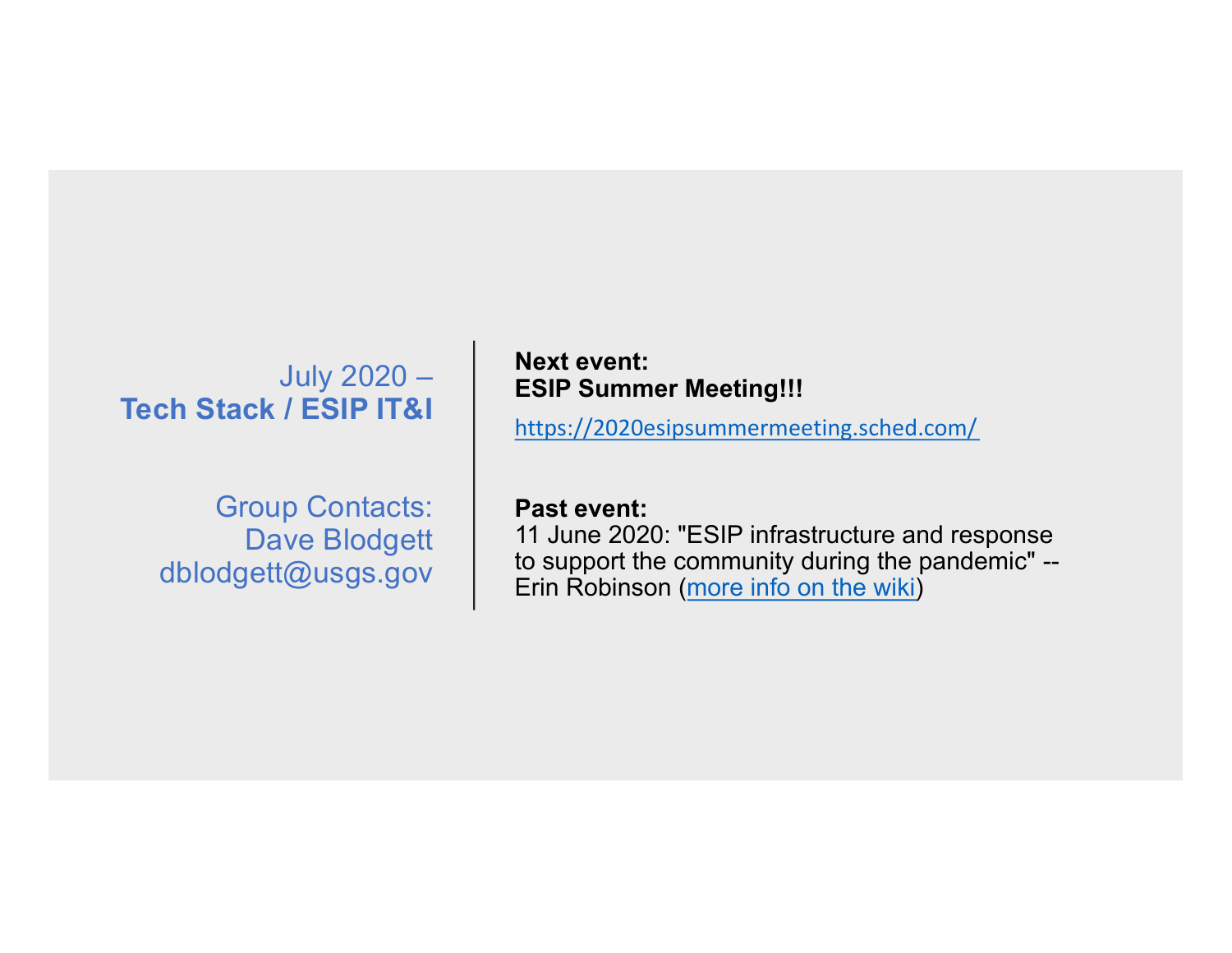## July 2020 – **eDNA Community of Practice**

Group Contacts: Jason Ferrante, Damian **Menning** 

[jferrante@usgs.go](http://usgs.gov)v [dmenning@usgs.gov](http://usgs.gov)

**News:** Damian Menning has agreed to help run the CoP.

Working on formatting the site, which will include several sub-forums for getting work done! (Standards, Methods (Metabarcoding, qPCR, etc.), Analysis, Interpretation...)

Won't include monthly meetings at first, rather will be an organized landing page.

[https://my.usgs.gov/confluence/display/cdi/ETWG+eDNA](https://my.usgs.gov/confluence/display/cdi/ETWG+eDNA+Community+of+Practice) +Community+of+Practice

**Membership** is open to anyone.

**https://doimspp.sharepoint.com/:x:/s/CDIInternal/EdncCtXkNvh [HkODa2TJmKFsB6xKGYNmMC5rJKZ88k-HooQ?e=PERFsS](https://doimspp.sharepoint.com/:x:/s/CDIInternal/EdncCtXkNvhHkODa2TJmKFsB6xKGYNmMC5rJKZ88k-HooQ%3Fe=PERFsS)** (open to anyone in DOI who has the link)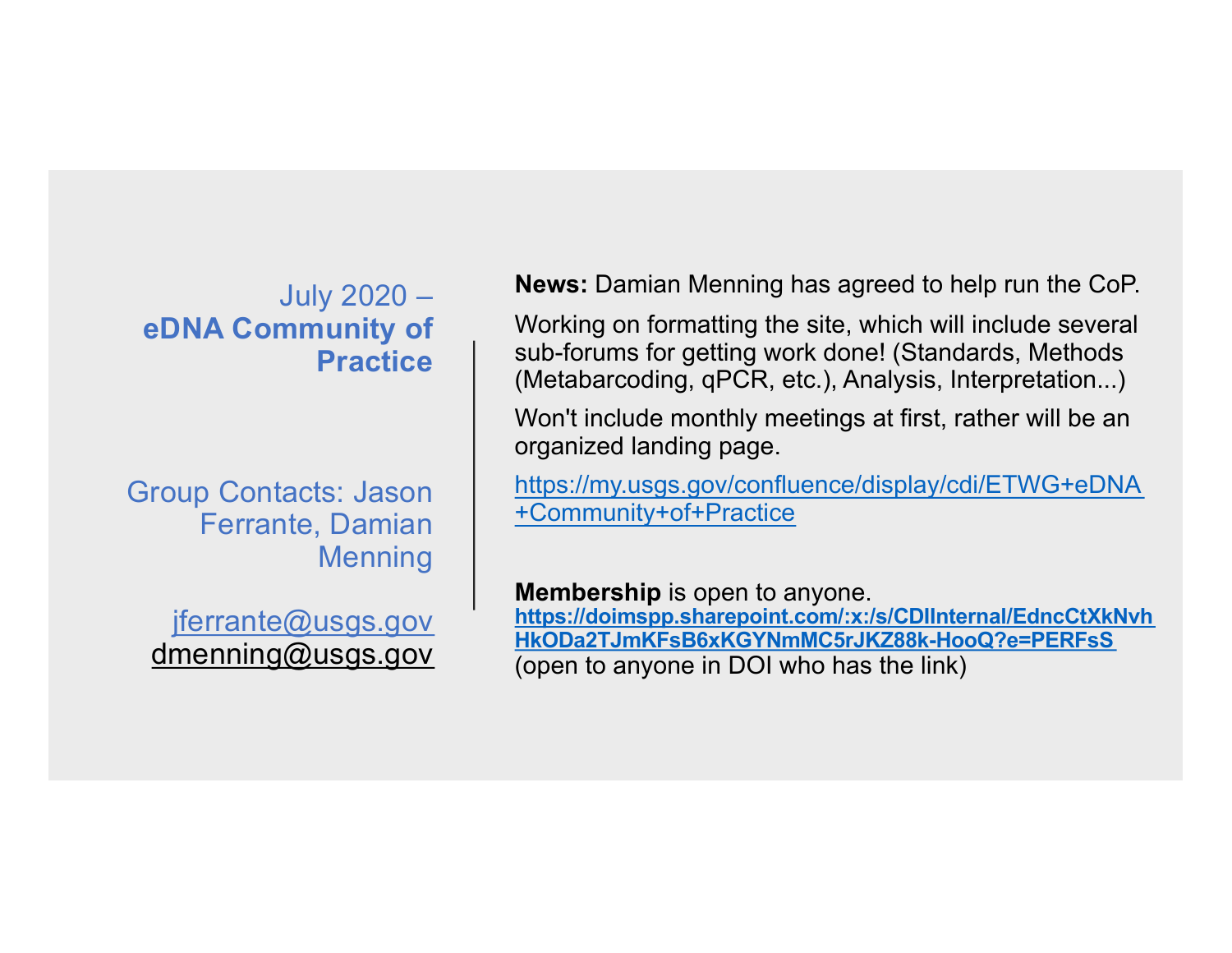July 2020 – **National Innovation Center**

> Group Contacts: John Stock [\(jstock@usgs.go](http://usgs.gov)v)

Tamara Wilson (tswilson@usgs.gov) The USGS National Innovation Center (NIC) works with public and private technology partners to design, test, and bring into operation a new generation of technical and engineering tools to solve pressing national problems.

Next event: **An Introduction to the New NIC UAS Research Center (and the Engineers who power it)** - July 9 @ 10:00 am (PDT)

More info and how to join at

<https://my.usgs.gov/confluence/x/54UNK>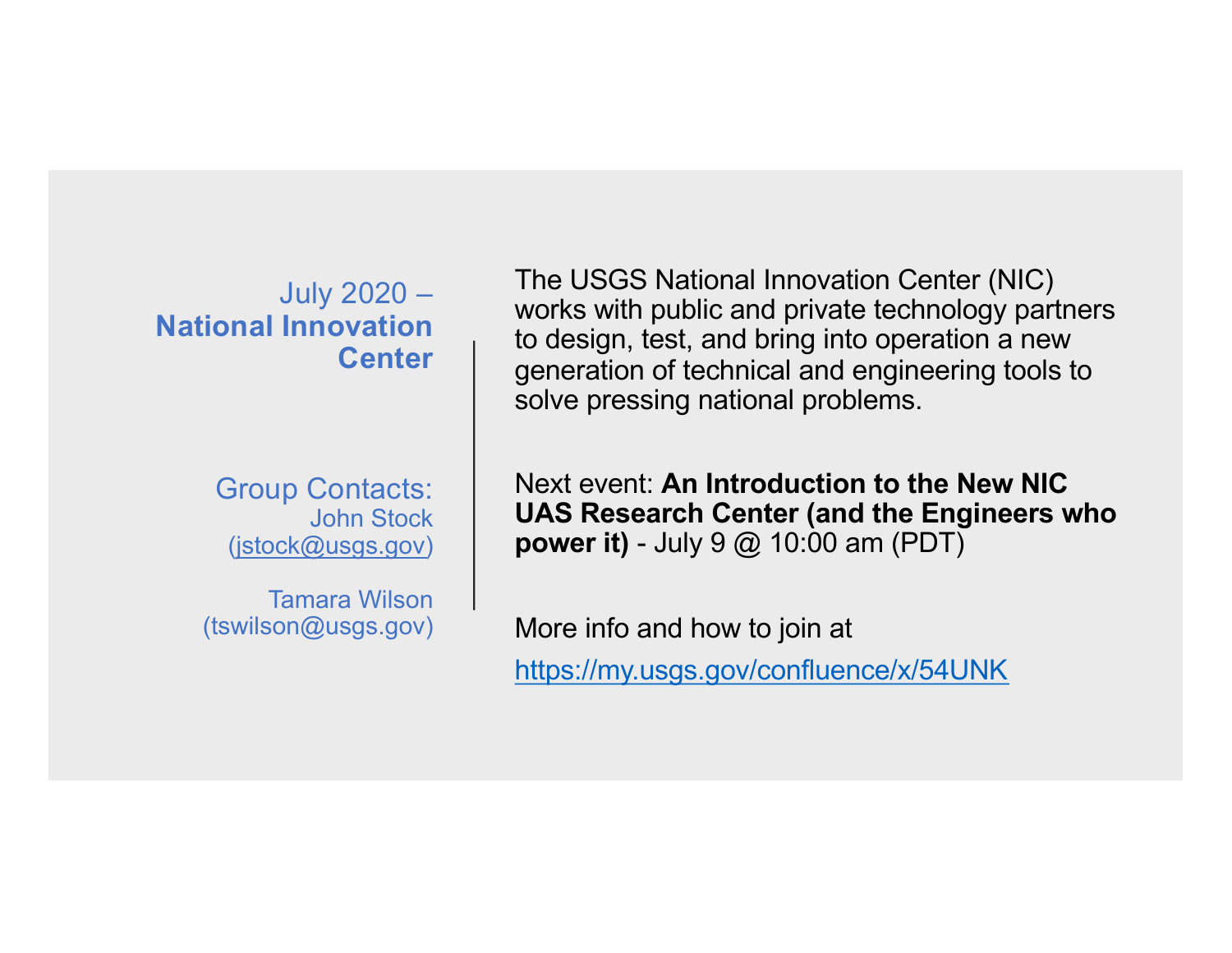# July 2020

# **Open Innovation (OI) Community**

## **Sophia B Liu**

SophiaLiu@usgs.gov OpenInnovation@usgs.gov

[Open Innovation Community Wik](https://my.usgs.gov/confluence/display/cdi/Open+Innovation+Community)i [Ignite OI Forum Videos on Stream](https://web.microsoftstream.com/channel/2161e728-7ce1-47bf-887e-2742581603c8) [USGS Open Innovation Team Spac](https://teams.microsoft.com/l/team/19%253aee13de3f499f409f88d75a4652ec366c%2540thread.skype/conversations%3FgroupId=4e99c117-dca7-44e4-9ca7-716c80b49ca3&tenantId=0693b5ba-4b18-4d7b-9341-f32f400a5494)e

## **Next Meeting:**

## **Tuesday, July 21 @ 11-12 Eastern Strategic Design of Citizen Science**

*Dr. Jennifer Shirk (Executive Director of the Citizen Science Association)*

### **Resources:**

- **[Open Innovation for Flood](https://my.usgs.gov/confluence/display/cdi/July+1%252C+2020)s (July 1, 2020)** Pre-recorded talk on flood-related open innovation efforts
- **[July 2020 Open Innovation Newslette](https://my.usgs.gov/confluence/display/cdi/July+2020+OI+Newsletter)r (Coming Soon)**

### **Past Meetings:**

- **[Tackling the Paperwork Reduction Act \(PRA\) in the Age o](https://my.usgs.gov/confluence/display/cdi/June+18%252C+2020)f Social Media and Web-based interactive Technology (June 18)**
- **Indigenous Observation Network (ION): [Community-Based Water Quality Monitoring Projec](https://my.usgs.gov/confluence/display/cdi/June+19%252C+2020)t (June 19)**
- **[FedCCS June Meeting "NOAA Citizen Science on Data Quality" an](https://my.usgs.gov/confluence/display/cdi/June+25%252C+2020)d "Eterna OpenVaccine for COVID-19" (June 25)**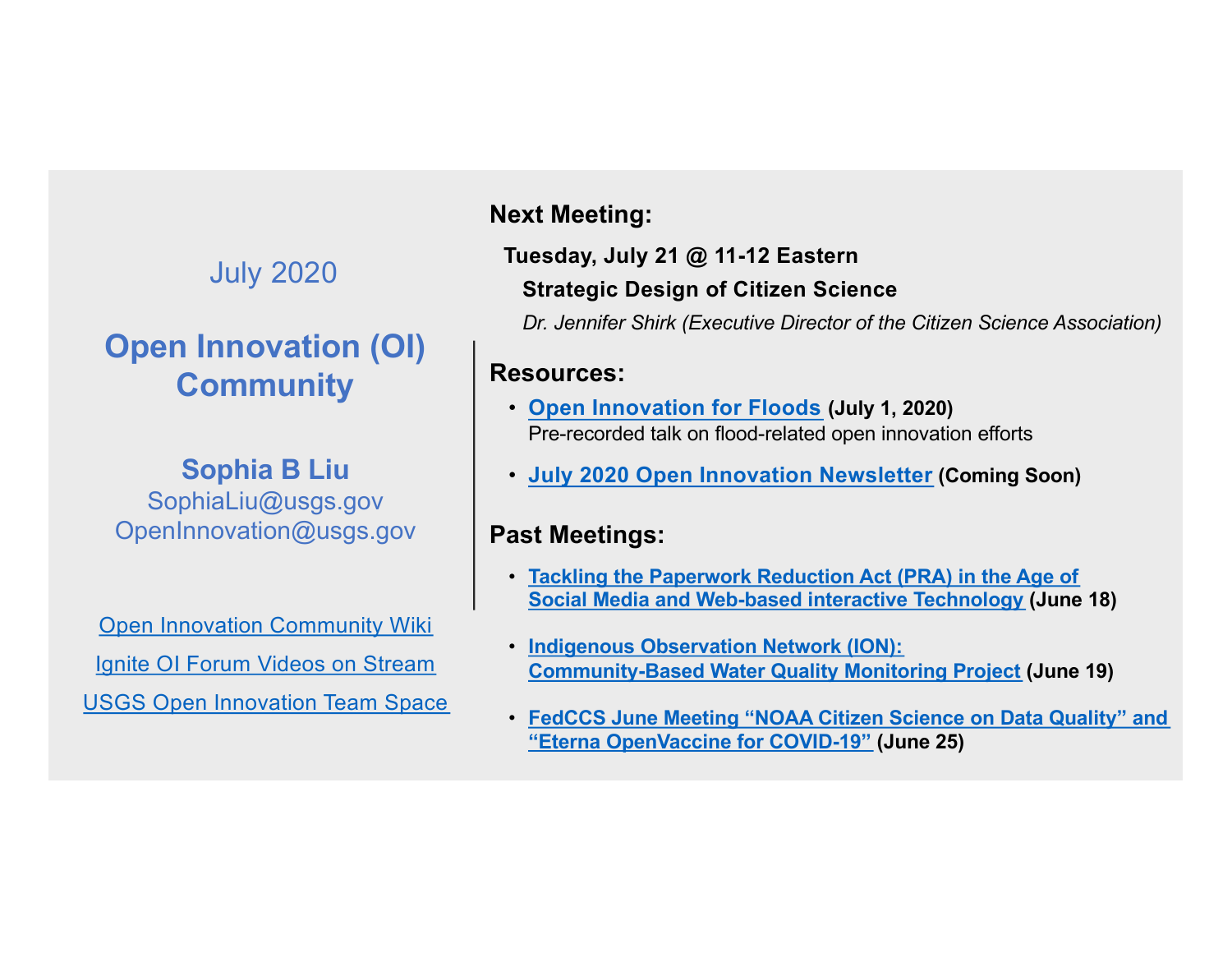July 2020 – **Risk Community of Practice**

Group Contacts: Kris Ludwig, Dave Ramsey, Emily Brooks

[riskyworld@usgs.go](http://usgs.gov)v

[Risk Community o](https://my.usgs.gov/confluence/x/DoIcJQ)f Practice Wiki

# **Next event: July 16, 2020 @ 1p ET**

- Presentations from the FY19 Risk proposal awardees *Topics: mineral supply disruption, earthquake risk communication, hazard exposure analysis, and ecological forecasts for risk management*
- Join Risk COP or see NTK for calendar invite.

# **Risk COP "Face-to-Face" meeting going Virtual**

- Annual "face-to-face" meeting is online August 11-13, 2020
- Draft agenda available next week

## **Hazards, Race, and Social Justice Speaker Series**

- Organized by Hazards Mission Area and ONYX
- 4-part series featuring external speakers in July/August, exact dates TBC
- This will be cross-advertised through Risk COP.